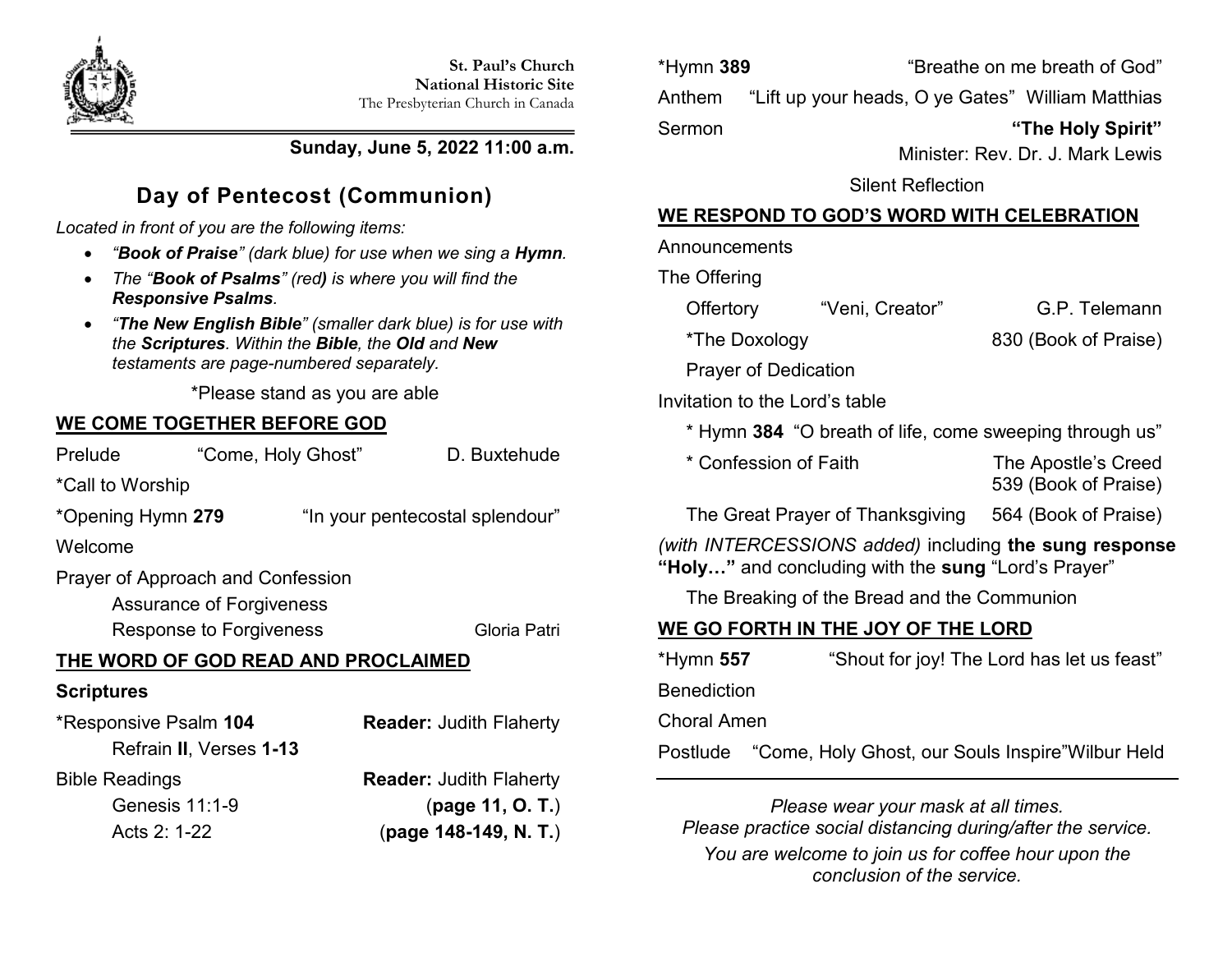#### **Land Acknowledgement**

St. Paul's is situated on the traditional territories of the Erie, Neutral, Huron-Wendat, Haudenosaunee, and Mississaugas. This land is covered by the Dish With One Spoon Wampum Belt Covenant, which was an agreement between the Haudenosaunee and Anishinabek to share and care for the resources around the Great Lakes. All peoples have been invited into this treaty in the spirit of peace, friendship and respect. We further acknowledge that this land is covered by the Between the Lakes Purchase, 1792, between the Crown and the Mississaugas of the Credit First Nation.

Land acknowledgments are essential as we move forward on a path to reconciliation and are guided by the Truth and Reconciliation Commission's 94 Calls to Action.

#### **St. Paul's is an Inclusive and Affirming Congregation**

The church is called to be a welcoming, nurturing, loving and supportive community—a true church family. As affirmed by the 2021 General Assembly, all people whatever their sexual orientation or gender identity are equally beloved by God. The Session of St. Paul's endorses these truths and will strive to create a church where all people are included and affirmed.



*An automated external defibrillator is available in the hallway outside the office.*



**St. Paul's Presbyterian Church - A National Historic Site**  70 James Street South, Hamilton, Ontario L8P 2Y8 [www.stpaulshamilton.ca](http://www.stpaulshamilton.ca/) 905 522 279[2 info@stpaulshamilton.ca](mailto:info@stpaulshamilton.ca)

**St. Paul's Vision Statement St. Paul's Presbyterian Church is a Christian community in downtown Hamilton, embodying Jesus' acceptance and love of all people and supporting the growth of God's people in faith and service.**

| <b>Minister (Interim):</b>                           | Rev. Dr. J. Mark Lewis |
|------------------------------------------------------|------------------------|
| <b>Clerk of Session:</b>                             | Jer Dubash             |
| <b>Director of Music:</b>                            | <b>Blair Havers</b>    |
| Custodian:                                           | <b>Ruparain Sydney</b> |
| <b>Office Administrator (Interim): Gordon Swenor</b> |                        |

#### **WELCOME TO ST. PAUL'S**

We are glad you have come to worship God with us today, and hope you will experience the presence of Christ among us.

| <b>USHERS:</b> | North Aisle: Murray McDowall |
|----------------|------------------------------|
|                | South Aisle: Arne Moltzau    |

**GREETER:** Trish Haycock